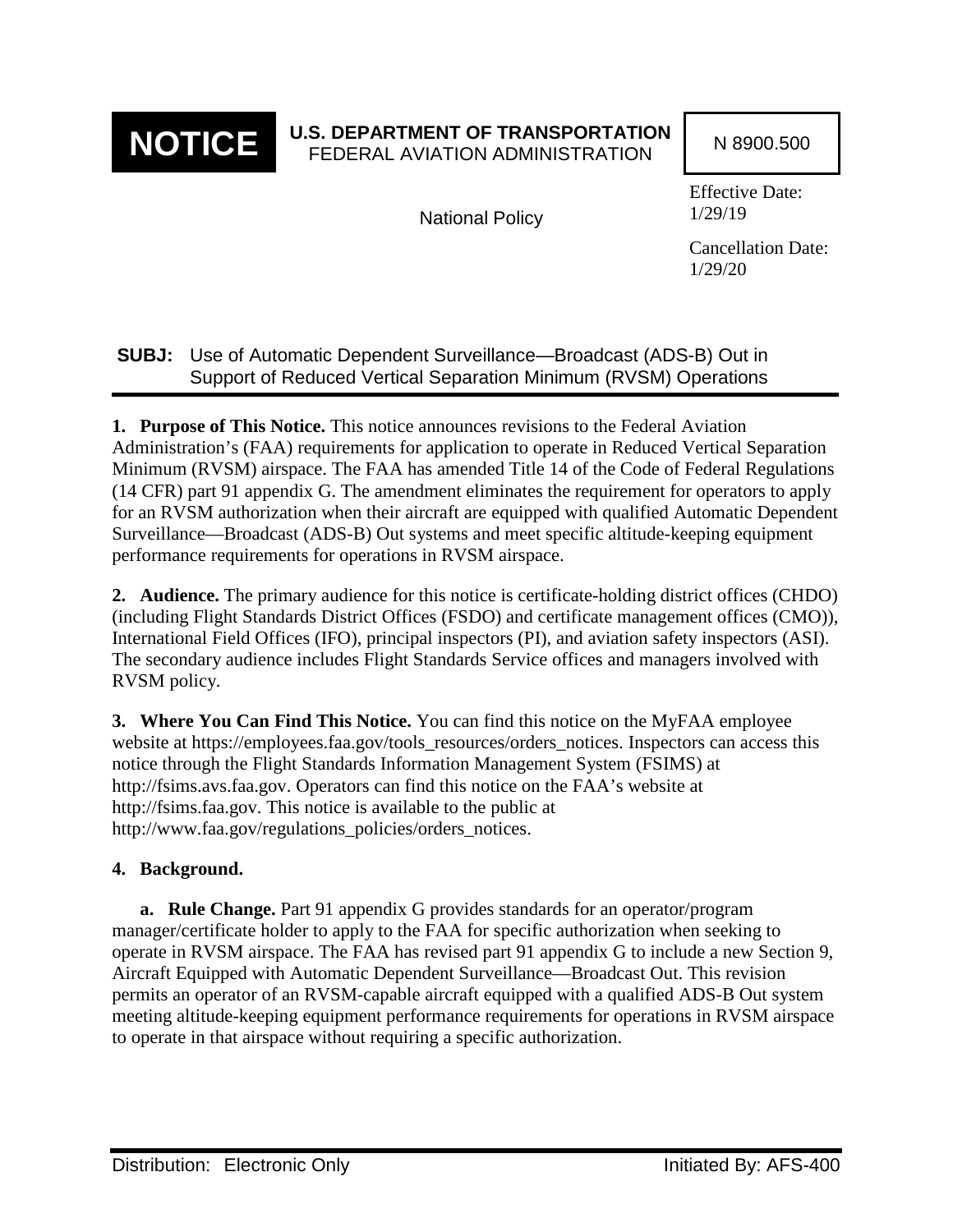**b. Revision Information.** Under this revision, the FAA would consider a qualified ADS-B Out system to be one that meets the requirements of part 91, § 91.227. The FAA will continually perform height-keeping performance monitoring on ADS-B Out-equipped flights at RVSM altitudes for all airspace defined in § 91.225. Based on the technological advances provided by ADS-B Out systems, detailed applications and specific authorizations for operators of these aircraft to conduct operations in RVSM airspace are no longer required. This revision to part 91 appendix G and other conforming amendments are included in FAA Final Rule, 2120-AK87, dated December 21, 2018.

**c. FAA Order 8900.1 Guidance.** The following sections in Order 8900.1 have been revised:

(1) Volume 3, Chapter 18, Section 4, Part B Operations Specifications—En Route Authorizations and Limitations.

(2) Volume 4, Chapter 10, Section 1, Safety Assurance System: Authorization to Conduct Flight in Reduced Vertical Separation Minimum Airspace.

(3) Volume 4, Chapter 10, Section 2, Safety Assurance System: Evaluate Aircraft for Reduced Vertical Separation Minimum Compliance.

**d. Advisory Circular (AC) 91-85, Authorization of Aircraft and Operators for Flight in Reduced Vertical Separation Minimum (RVSM) Airspace.** AC 91-85 has been updated for operators who want to operate under the provisions of the new part 91 appendix G, section 9.

**5. Implementation.** Effective 30 days after publication:

**a. Operating Under the Provisions of the New Part 91 Appendix G, Section 9.** Operators and pilots seeking to operate in RVSM airspace under part 91 appendix G, section 9 are not required to apply for specific authorizations. The operator should refer to AC 91-85 for guidance on operating under the new provisions. The operator must:

(1) Determine the aircraft is RVSM-compliant.

(2) Ensure pilots are knowledgeable of RVSM requirements, policies, and procedures sufficient for the conduct of operations in RVSM airspace for which it intends to operate.

(3) Ensure the aircraft meets RVSM performance standards and has its altitude-keeping equipment performance monitored in accordance with AC 91-85, Paragraph 4.3, Altitude-Keeping Performance Monitoring for RVSM Aircraft Equipped With ADS-B Out.

(a) The initial RVSM operation of an aircraft must be in airspace where sufficient ADS-B data can be collected for the FAA to evaluate RVSM performance. This airspace is currently defined in § 91.225(a) between flight level (FL) 290 and FL 410, inclusive. A coverage map of FAA-monitored ADS-B airspace can be found at http://www.faa.gov/nextgen/ programs/adsb/coverageMap/.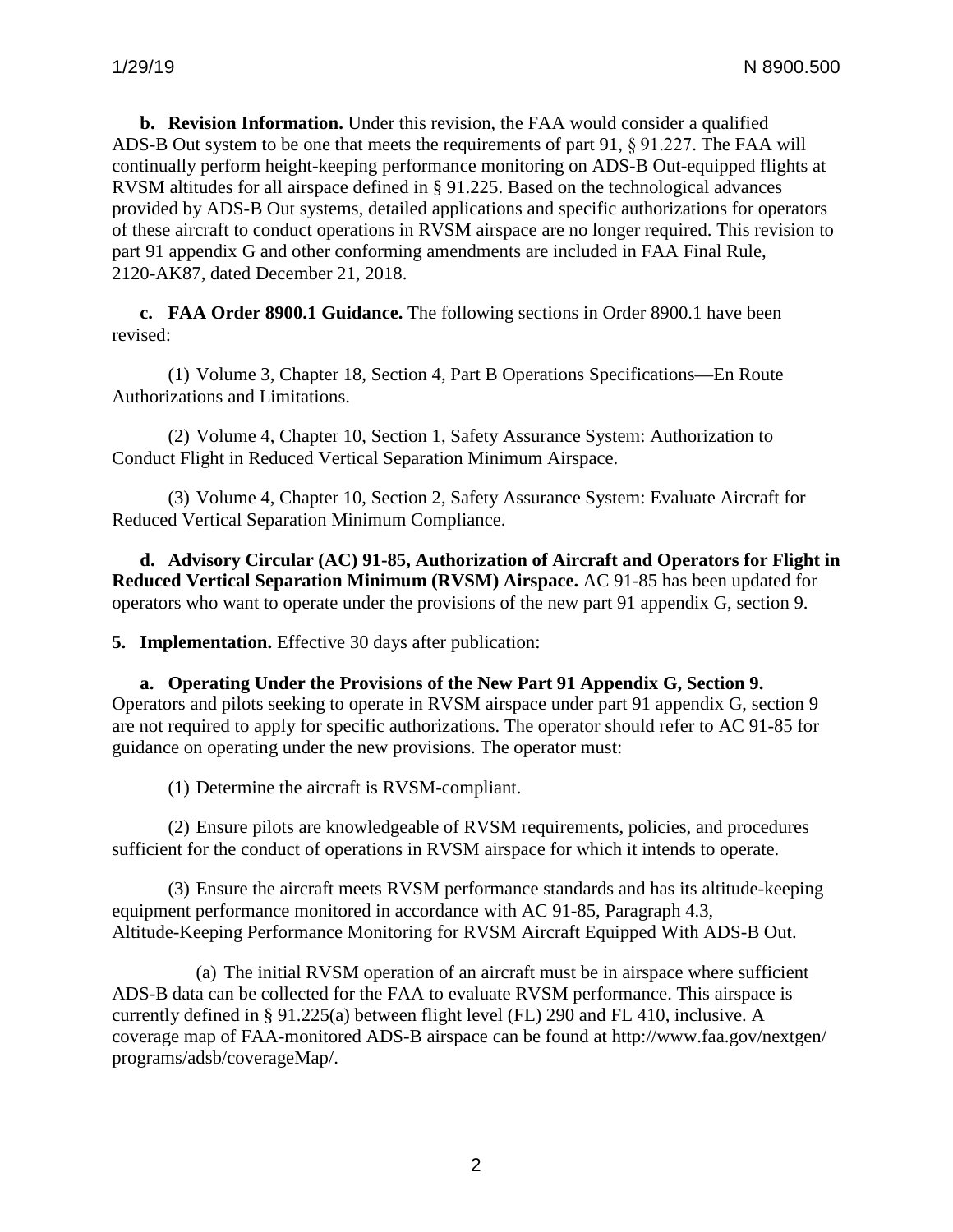(b) After initial operations, the aircraft's altitude-keeping equipment performance must have been monitored within the previous 24 months in airspace where the FAA can monitor the ADS-B Out signal and found to be in RVSM compliance.

(c) Operators are able to confirm aircraft performance is RVSM-compliant by checking the North American Approvals Registry and Monitoring Organization (NAARMO) altitude-keeping equipment performance monitoring website (described below).

(4) If the operator and aircraft meet RVSM requirements, properly annotate the flight plan in accordance with AC 91-85, Appendix B, Paragraph B.3, Operating Policies and Procedures in U.S.-Controlled RVSM Airspace.

## **b. Aircraft Altitude-Keeping Equipment Performance Monitoring Under the New Part 91 Appendix G, Section 9.**

(1) Aircraft equipped with qualified ADS-B Out systems will be height-monitored during normal operations at RVSM altitudes when operating in airspace where sufficient ADS-B data is available to the FAA to determine RVSM performance.

(2) The aircraft must continue to meet the altitude-keeping equipment performance specified in part 91 appendix G, section 9(b) and the aircraft's altitude-keeping equipment performance must have been monitored within the previous 24 months in airspace where the FAA can monitor the ADS-B Out signal and found to be in RVSM compliance.

**c. Altitude-Keeping Equipment Performance Monitoring Website.** U.S.-registered operators whose altitude-keeping equipment performance has been evaluated using data collected through ADS-B Out may obtain monitoring performance at http://www.faa.gov/air \_traffic/separation\_standards/naarmo/.

(1) U.S. operators seeking to operate under the provisions of part 91 appendix G, section 9 should notify the NAARMO of their initial flight details by completing the email template at http://www.faa.gov/air\_traffic/separation\_standards/NAARMO/RVSM\_approvals.

(2) Determination of RVSM altitude-keeping equipment performance requires post-flight processing. U.S.-registered operators who have conducted operations under the provisions of part 91 appendix G, section 9 and do not show record on the above website should contact NAARMO via email at NAARMO@faa.gov.

**d. When to Issue a B046 RVSM Operations Specification (OpSpec), Management Specification (MSpec), or Letter of Authorization (LOA).** An operator, program manager, or certificate holder must apply for a specific authorization to the FAA for an OpSpec, MSpec, or LOA when seeking RVSM authority under the provisions of Part 91 Appendix G, Section 3, Operator Authorization. Operators, program managers, or certificate holders will still submit an application to the FAA for RVSM authority when: